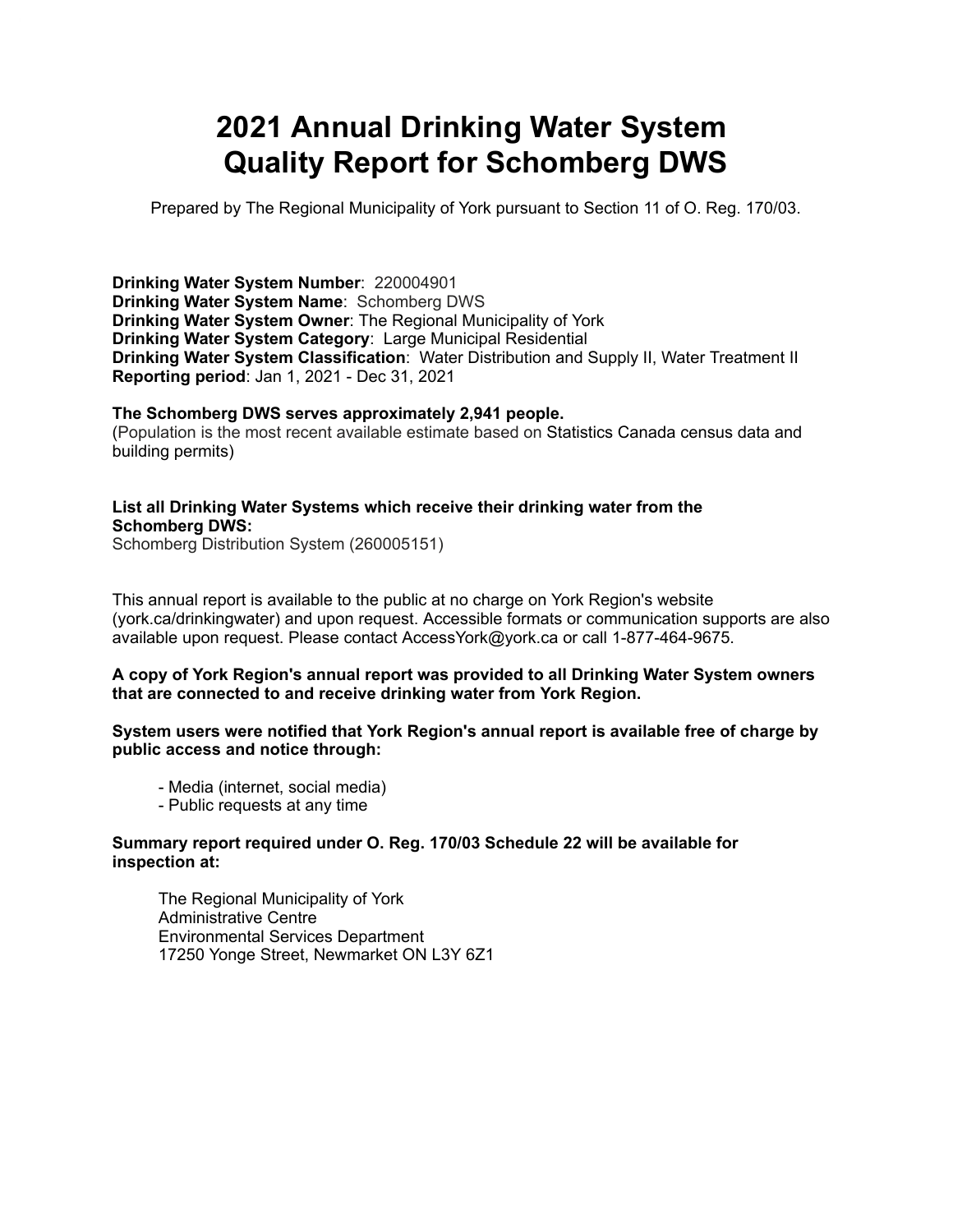### Description of the Schomberg DWS

#### **Introduction**

Schomberg is located within the Township of King around the intersections of Highway 27 and Highway 9, just south of the border with Simcoe County. Local groundwater is naturally high in minerals. Tests confirm ground water quality. York Region operates the water supply, while King Township maintains water quality and distributes it to users. The Province governs York Region's operations with Acts and Regulations, a Permit to Take Water, a Municipal Drinking Water License and an operating Permit.

#### **Raw water source**

**Groundwater** 

### **Profile of water in distribution system**

**Groundwater** 

#### **Water treatment description**

Schomberg DWS includes one Water treatment Plant, three wells and one storage/rechloramination facility. Naturally occurring methane is removed through pre-oxidation with chlorine followed by air stripping. Potassium permanganate is added for iron and manganese removal using media filtration. Water is disinfected with UV light, followed by chlorine which combines with naturally occurring ammonia to form chloramines to provide a secondary residual. Operators test the water and inspect the process. Online analyzers continuously monitor the facilities. When analyzers detect a significant process or water quality issue, the system automatically pauses operation until an operator takes action.

#### **List of water treatment chemicals used in this system**

Potassium Permanganate; Chlorine gas (forms chloramine when it combines with naturally occurring ammonia)

#### **Brief description and breakdown of monetary expenses incurred**

\$205,026 for well rehabilitation and maintenance, general maintenance and repairs.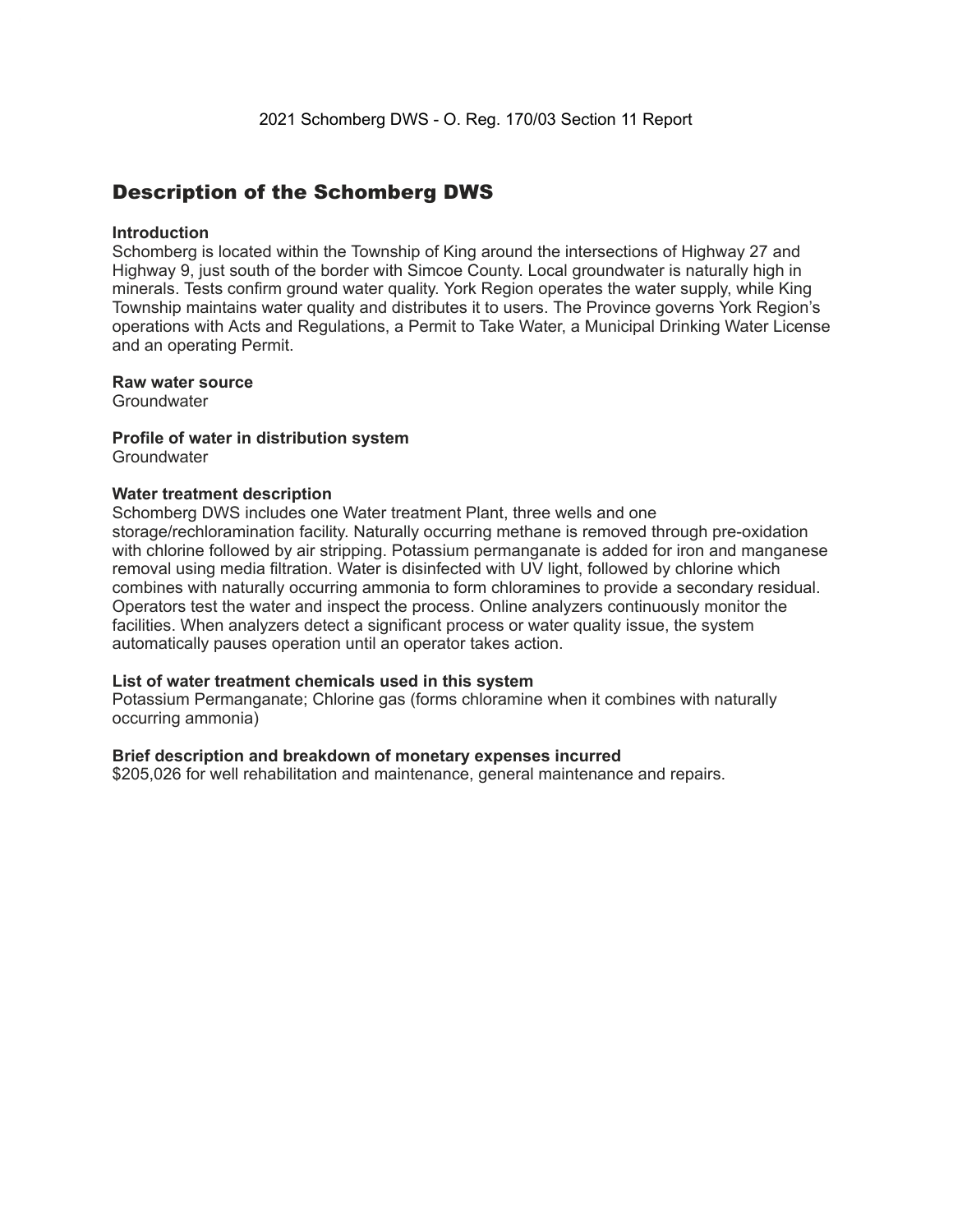### **Notices submitted under Section 18(1) of the** *Safe Drinking Water*  *Act* **or Section 16-4 of O. Reg. 170/03 and reported to MECP Spills Action Centre**

| <b>Adverse</b><br><b>Parameter</b> | <b>Incident</b><br><b>Date</b> | <b>Result</b> | <b>Adverse Test Corrective Action</b>                                                             | <b>Corrective</b><br><b>Action Date</b> |
|------------------------------------|--------------------------------|---------------|---------------------------------------------------------------------------------------------------|-----------------------------------------|
| Chlorine<br>Residual               | Feb 21, 2021                   | 3.10 mg/L     | Operator attended site, facility<br>restored to normal operation.<br>Compliant grab sample taken. | Feb 21, 2021                            |
|                                    | Mar 30, 2021                   | $3.66$ mg/L   | Operator attended site, facility<br>restored to normal operation.<br>Compliant grab sample taken. | Mar 30, 2021                            |
|                                    | Apr 24, 2021                   | $3.04$ mg/L   | Operator attended site, facility<br>restored to normal operation.<br>Compliant grab sample taken. | Apr 24, 2021                            |
|                                    | May 30, 2021 3.12 mg/L         |               | Operator attended site, facility<br>restored to normal operation.<br>Compliant grab sample taken. | May 30, 2021                            |
|                                    | Sep 9, 2021                    | 4.48 mg/L     | Operator attended site, facility<br>restored to normal operation.<br>Compliant grab sample taken. | Sep 9, 2021                             |
|                                    | Sep 10, 2021                   | 4.10 mg/L     | Operator attended site, facility<br>restored to normal operation.<br>Compliant grab sample taken. | Sep 10, 2021                            |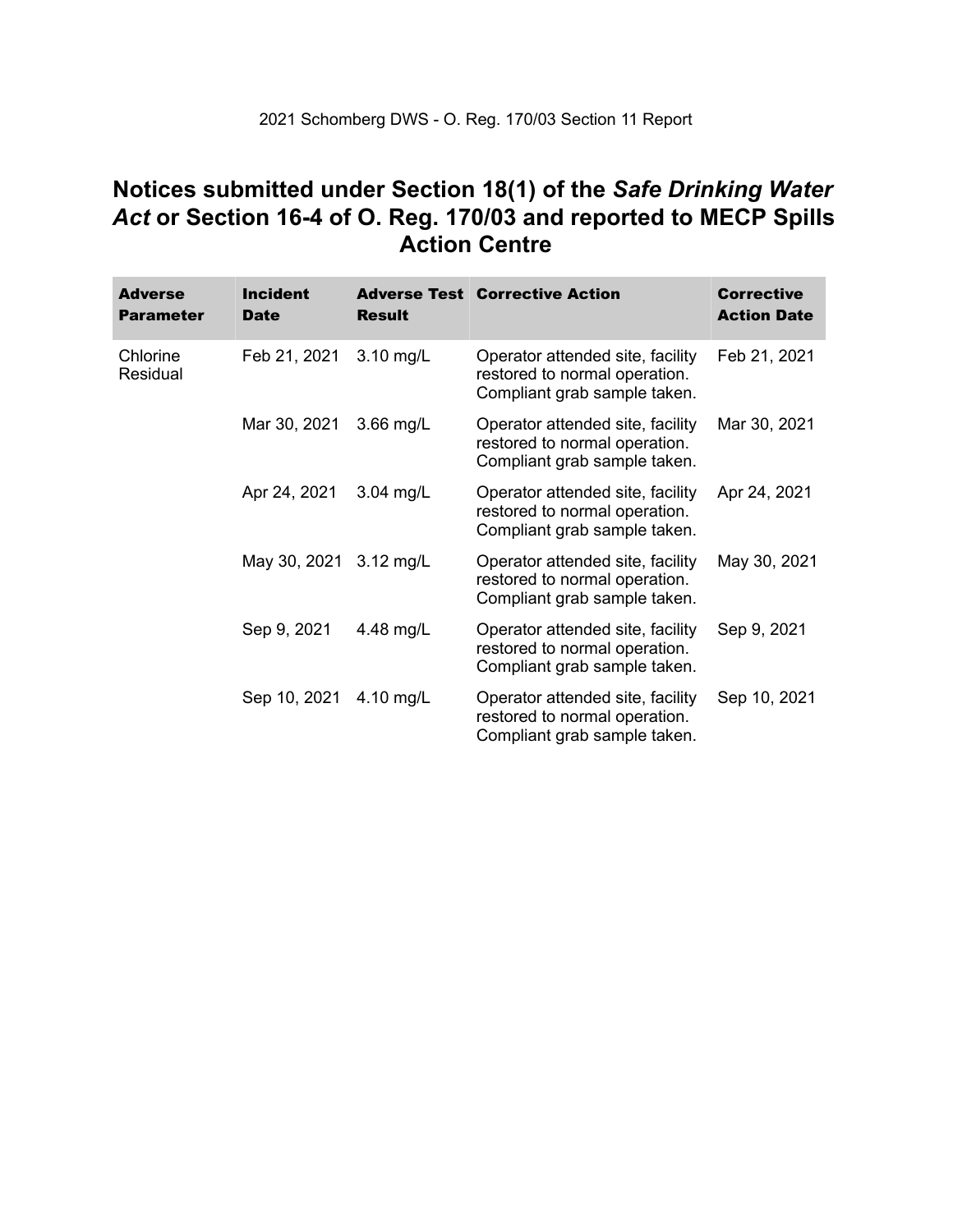2021 Schomberg DWS - O. Reg. 170/03 Section 11 Report

### Microbiological testing completed under Schedule 10 of O. Reg. 170/03

For additional distribution samples collected under Schedule 10, refer to the local municipality.

| <b>Test Parameter</b>        | <b>Sample Source</b> | <b>Count of Samples</b> | <b>Count of Presence</b> |
|------------------------------|----------------------|-------------------------|--------------------------|
| E. Coli                      | Raw                  | 156                     | 0                        |
|                              | Treated              | 52                      | 0                        |
| Heterotrophic Plate<br>Count | Treated              | 52                      | 6                        |
| <b>Total Coliforms</b>       | Raw                  | 156                     | $\Omega$                 |
|                              | Treated              | 52                      | 0                        |

## Operational testing completed under Schedule 7 of O. Reg. 170/03 during this reporting period

| <b>Test Parameter</b>    | <b>Test Unit</b> | No. of<br>Samples <sup>1</sup> | <b>Average</b> | Minimum | <b>Maximum</b> |
|--------------------------|------------------|--------------------------------|----------------|---------|----------------|
| <b>Combined Chlorine</b> | mg/L             | 8,760                          | 2.51           | 0.00    | 5.00           |
| Turbidity (Treated)      | NTU              | 8,760                          | 0.21           | 0.09    | 1.19           |

<sup>1</sup> 8,760 is used as the number of samples for continuous analyzers.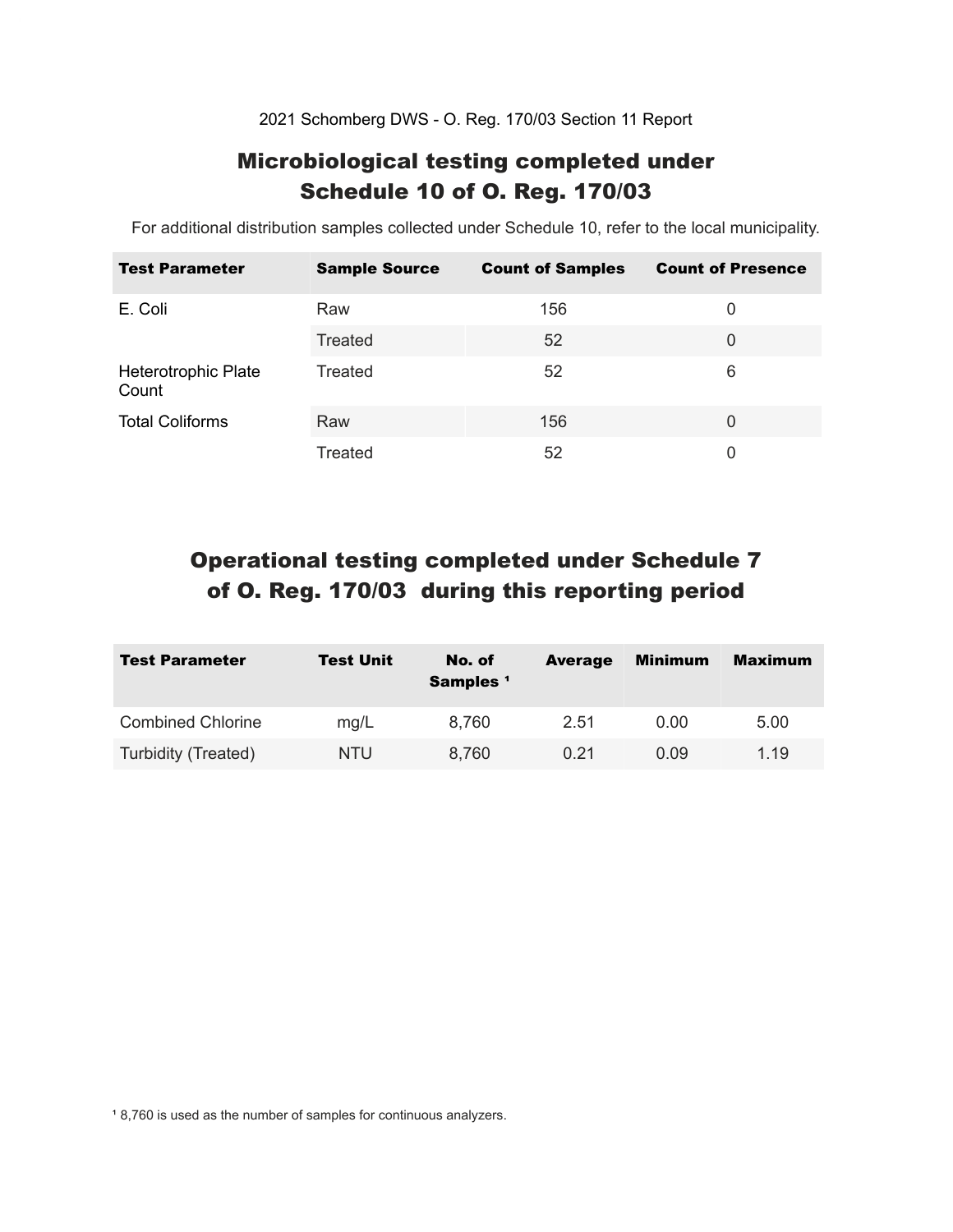## Summary of testing pursuant to Schedule 13 of O. Reg. 170/03 and sampling carried out in accordance with the requirement of an approval, order or other legal instrument

 Values with a less than sign ("<") indicate that the test result is below the method detection limit from the accredited laboratory (i.e. non-detect). Average results include values which were returned as non-detect (i.e. the "<" is omitted) and are rounded to three decimals. For a complete set of results, see the open dataset available at york.ca/drinkingwater.

| Test Parameter <sup>23</sup>     | <b>Test Unit</b> | No. of<br>Samples <sup>1</sup> | <b>Average</b> | <b>Minimum</b> | <b>Maximum</b> |
|----------------------------------|------------------|--------------------------------|----------------|----------------|----------------|
| Fluoride                         | mg/L             | 8                              | 0.158          | 0.12           | 0.18           |
| Haloacetic Acids                 | ug/L             | $\overline{4}$                 | 8.000          | < 8            | < 8            |
| <b>Nitrate</b>                   | mg/L             | 8                              | 0.500          | < 0.50         | < 0.50         |
| <b>Nitrite</b>                   | mg/L             | 8                              | 0.340          | < 0.05         | 0.63           |
| N-Nitrosodimethylamine<br>(NDMA) | ug/L             | 5                              | 0.001          | < 0.0009       | < 0.0010       |
| Sodium                           | mg/L             | 2                              | 20.450         | 19.80          | 21.10          |
| Trihalomethanes                  | ug/L             | 5                              | 3.663          | 2.90           | 4.50           |

 \*Lead testing under Schedule 15.1 is conducted by the local municipality - refer to local municipality reports for results. York Region occasionally collects samples tested for lead for non-regulatory research purposes.

<sup>1</sup>8,760 is used as the number of samples for continuous analyzers.

 $\mathrm{^2}$  The Average for Haloacetic Acids and Trihalomethanes is calculated as the running annual average of quarterly results in accordance with O. Reg 170/03. The Minimum and Maximum values reflect individual test results.

<sup>3</sup> Where sampling for 'N-Nitrosodimethylamine (NDMA)' is required, locations were selected to represent the farthest points in the distribution system. For York DWS and sub-systems, representative sample locations were selected from across the interconnected sub-systems, therefore not all sub-systems were chosen for NDMA sampling.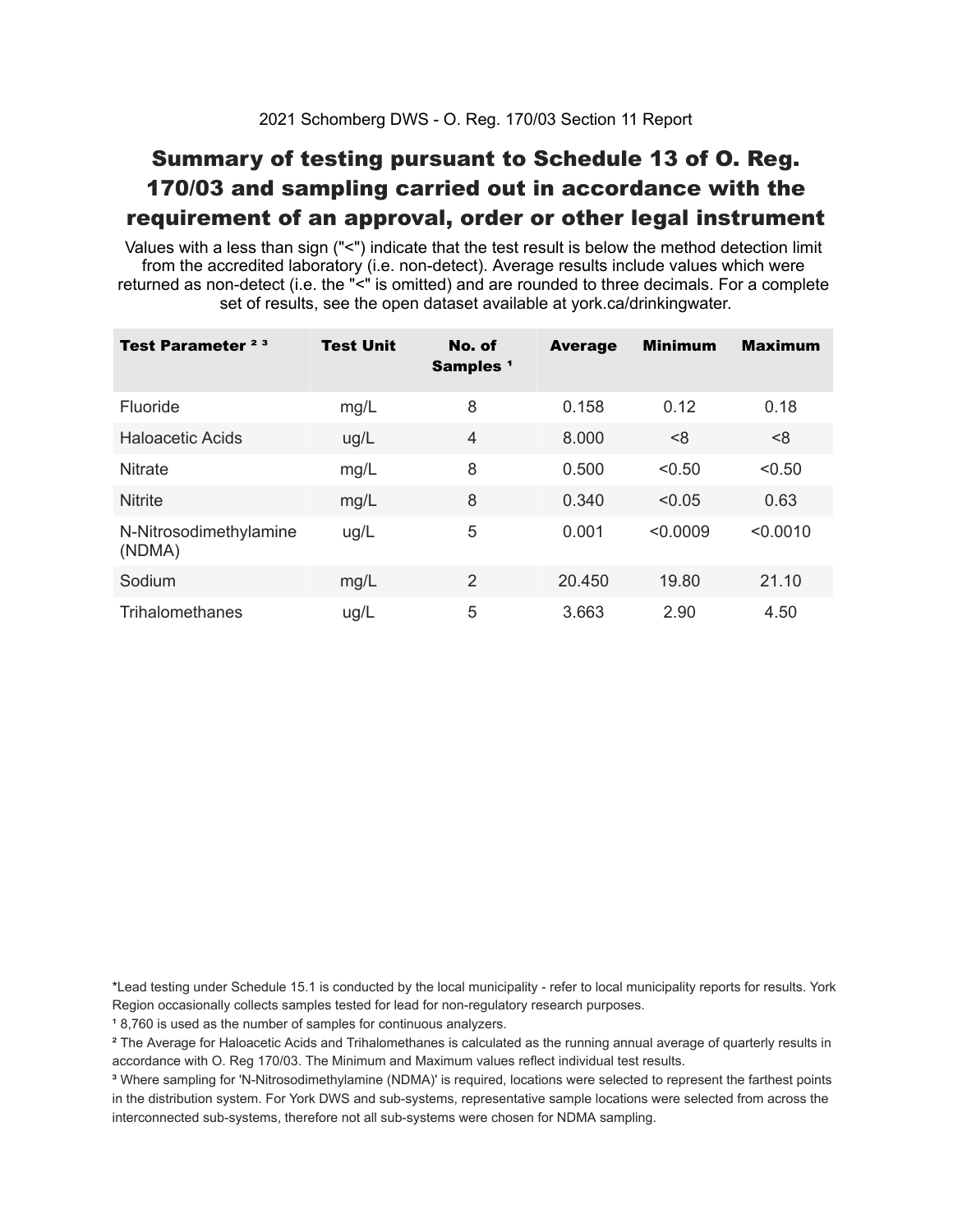### Organic and inorganic parameter(s), from Schedule 23 and 24, that exceeded half the standard prescribed in Schedule 2 of O. Reg. 169/03 Ontario Drinking Water Quality Standards

 Intentionally blank. There were no applicable test results. Not Applicable

### Summary of inorganic parameters tested pursuant to Schedule 23 of O. Reg. 170/03

 Values with a less than sign ("<") indicate that the test result is below the method detection limit from the accredited laboratory (i.e. non-detect). Average results include values which were returned as non-detect and are rounded to four decimals. For a complete set of results, see the open dataset available at york.ca/drinkingwater.

| Test Parameter | <b>Test Unit</b> | No. of<br><b>Samples</b> | <b>Average</b> | <b>Minimum</b> | <b>Maximum</b> | <b>ODWS</b><br>Limit |
|----------------|------------------|--------------------------|----------------|----------------|----------------|----------------------|
| Antimony       | mg/L             | $\overline{2}$           | 0.0005         | < 0.0005       | < 0.0005       | 0.0060               |
| Arsenic        | mg/L             | $\overline{2}$           | 0.0006         | 0.0006         | 0.0006         | 0.01                 |
| <b>Barium</b>  | mg/L             | $\overline{2}$           | 0.1085         | 0.1070         | 0.11           | 1                    |
| <b>Boron</b>   | mg/L             | $\overline{2}$           | 0.0688         | 0.0684         | 0.0691         | 5                    |
| Cadmium        | mg/L             | $\overline{2}$           | 0.0005         | < 0.0005       | < 0.0005       | 0.0050               |
| Chromium       | mg/L             | $\overline{2}$           | 0.0005         | < 0.0005       | < 0.0005       | 0.05                 |
| Mercury        | ug/L             | 2                        | 0.0500         | < 0.05         | < 0.05         | 1                    |
| Selenium       | mg/L             | $\overline{2}$           | 0.0005         | < 0.0005       | < 0.0005       | 0.05                 |
| Uranium        | mg/L             | $\overline{2}$           | 0.0005         | < 0.0005       | < 0.0005       | 0.02                 |